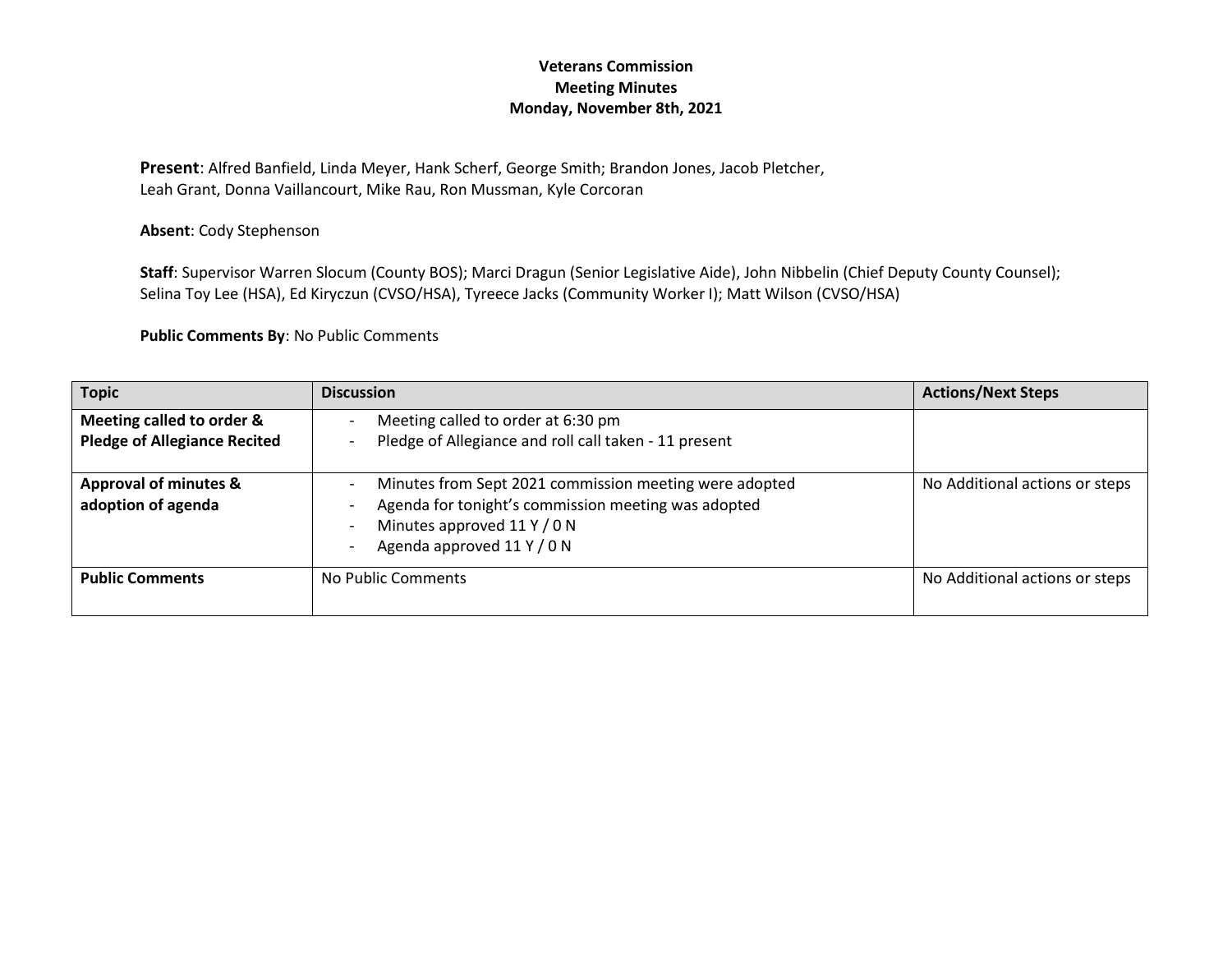## **Veterans Commission Meeting Minutes Monday, November 8th, 2021**

| <b>Veterans Commission Business</b> | Ed Kiryzcun, CVSO Operations Update                                               |                                                         |                |                                                                     |                                |
|-------------------------------------|-----------------------------------------------------------------------------------|---------------------------------------------------------|----------------|---------------------------------------------------------------------|--------------------------------|
|                                     | January 1st to Nov 1st, 2020 v 2021<br>$\circ$                                    |                                                         |                |                                                                     |                                |
|                                     | Measure                                                                           | <b>Nov 2020</b>                                         | 2020 Total     | <b>Nov 2021</b>                                                     |                                |
|                                     | <b>Veteran Interactions</b>                                                       | 8,071                                                   | 9,571*         | 5,646                                                               |                                |
|                                     | <b>Total Retroactive</b><br>received                                              | \$2,640,120.77                                          | \$2,670,644.48 | \$2,044,473.52                                                      | No additional actions or steps |
|                                     | <b>Total Monthly</b><br>Assistance                                                | \$275,744.90                                            | \$282,357.58   | \$275,872.44                                                        |                                |
|                                     | <b>Claims Submitted</b>                                                           | 567                                                     | 593            | $535 (+70)$                                                         |                                |
|                                     | <b>College Fee Waivers</b>                                                        | 141                                                     | 141            | 128 (higher                                                         |                                |
|                                     | Granted                                                                           |                                                         |                | denial rate 134)                                                    |                                |
|                                     | College Fee's                                                                     | \$810,144.00                                            | \$810,144.00   | \$801,042.00                                                        |                                |
|                                     | Waived                                                                            |                                                         |                |                                                                     |                                |
|                                     |                                                                                   |                                                         |                |                                                                     |                                |
|                                     | *Each interaction is now being captured including interaction details             |                                                         |                |                                                                     |                                |
|                                     |                                                                                   |                                                         |                |                                                                     |                                |
| <b>Topic</b>                        | <b>Discussion</b>                                                                 |                                                         |                |                                                                     | <b>Actions/Next Steps</b>      |
| <b>Veterans Commission Business</b> | Ed Kiryczun, CVSO Operations Update (Continued)                                   |                                                         |                |                                                                     |                                |
| (Continued)                         | <b>Operational Updates</b><br>$\circ$                                             |                                                         |                |                                                                     |                                |
|                                     |                                                                                   | ❖ Office is now open for walk-in Tuesday and Thursday's |                |                                                                     |                                |
|                                     |                                                                                   |                                                         |                | ❖ Appointments, In-Person, Phone, Video Conference available 5 days | No additional actions or steps |
|                                     | a Week                                                                            |                                                         |                |                                                                     |                                |
|                                     |                                                                                   |                                                         |                |                                                                     |                                |
|                                     |                                                                                   |                                                         |                |                                                                     |                                |
|                                     |                                                                                   |                                                         |                |                                                                     |                                |
| <b>Veterans Commission Business</b> | Swearing in of new members (Supervisor Slocum)<br>➤                               |                                                         |                |                                                                     | No Action                      |
| (Continued)                         |                                                                                   |                                                         |                |                                                                     |                                |
|                                     | Introduction: AB 361 Veterans Commission Resolution - NOTE - resolution will<br>➤ |                                                         |                |                                                                     | Roll Call 11 Y / 0 N           |
|                                     | need to be approved every meeting                                                 |                                                         |                |                                                                     |                                |